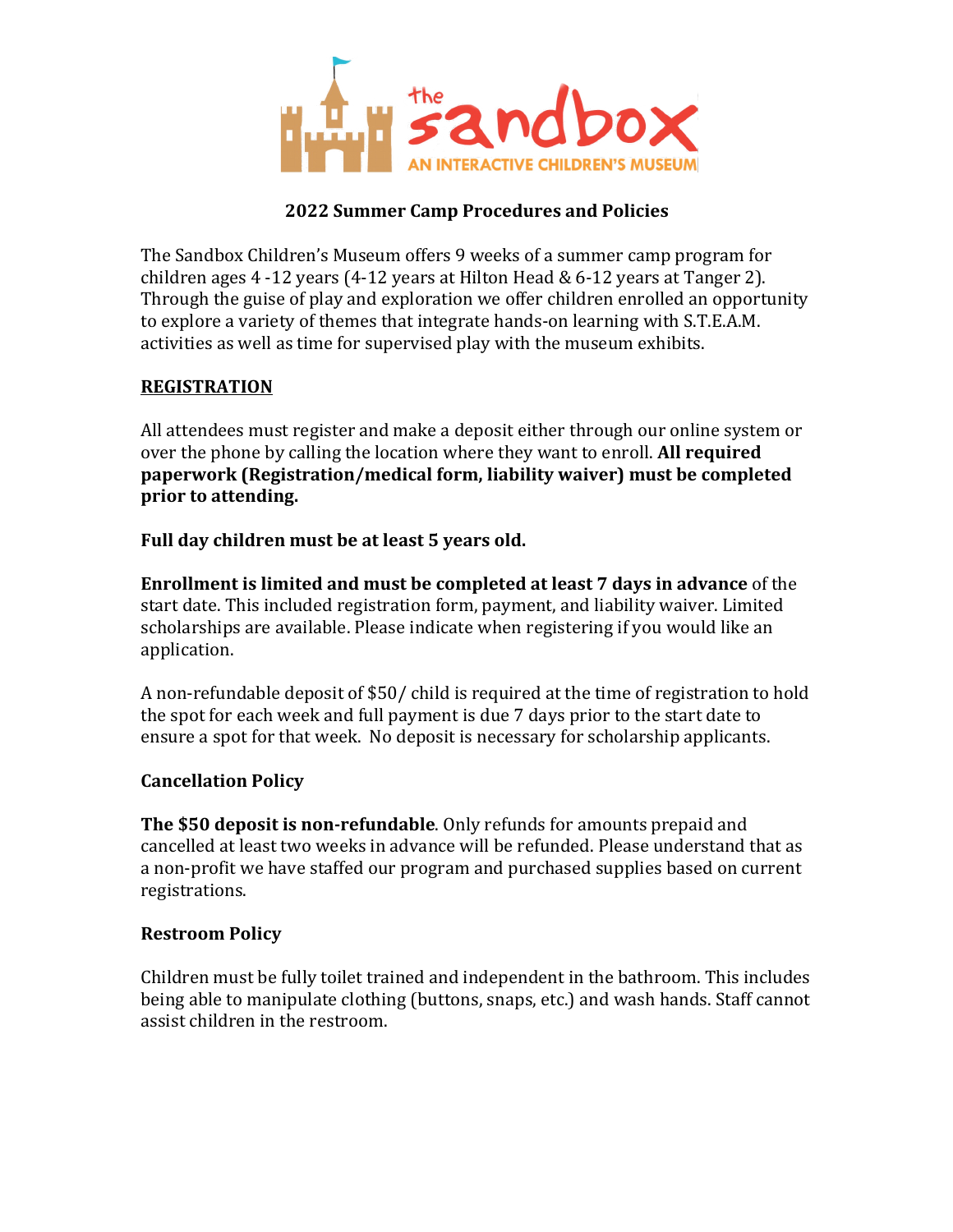# **What to Bring**

# Clothing

• Please dress your child in comfortable clothing. Please remember they will be engaging in activities using a variety of art mediums and substances. You may send a change of clothes in a labeled Ziploc bag.

# Snack

- The Sandbox will provide a healthy mid morning snack. Examples include goldfish, fruit, pretzels, cheese sticks, and vegetable sticks with water or lemonade.
- Children may bring a labeled water bottle to have throughout the day.

Lunch 

- Children who are enrolled as full-day should bring a healthy NUT **FREE** lunch. Soy butter or Sunbutter are good substitutions. Those children enrolled just for a morning session should not bring a lunch.
- Please do not send foods high in sugar such as candy, sugary snacks or soda.
- **Friday Pizza Day** Each Friday afternoon full-day attendees will be treated to a pizza lunch. Each child will be given two slices of cheese pizza, fruit, drink and a fruit ice pop.

# **Drop Off & Dismissal**

# Half-day (9:00am-12:00pm) & Full-day (9:00am-3:00pm)

Please walk your camper to the museum door each morning and sign them in with a staff member.

Please check in with the front desk upon arriving for pick up. Children will be dismissed to you as they complete the last activity.

# **ALL CHILDREN must be picked up at the designated time**. A five minute window is given before a \$1/minute per child fee will be incurred. **If an emergency arises** delaying your arrival you must call the museum to notify staff.

Please make sure that anyone who is allowed to pick up your child is listed on your registration form. Children will not be released to those not on the form or those with out identification. This includes parents/guardians we have not yet met.

# **Child Behavior Expectations**

Each child is expected to be able to follow directions from museum staff and respond in a polite and respectful manner. Our goal is to create an environment for children to learn through exploration and play. We ask children to use walking feet indoors, quiet voices, gentle hands, and kind words. Our staff understands that each child develops at their own pace and some need more support and guidance than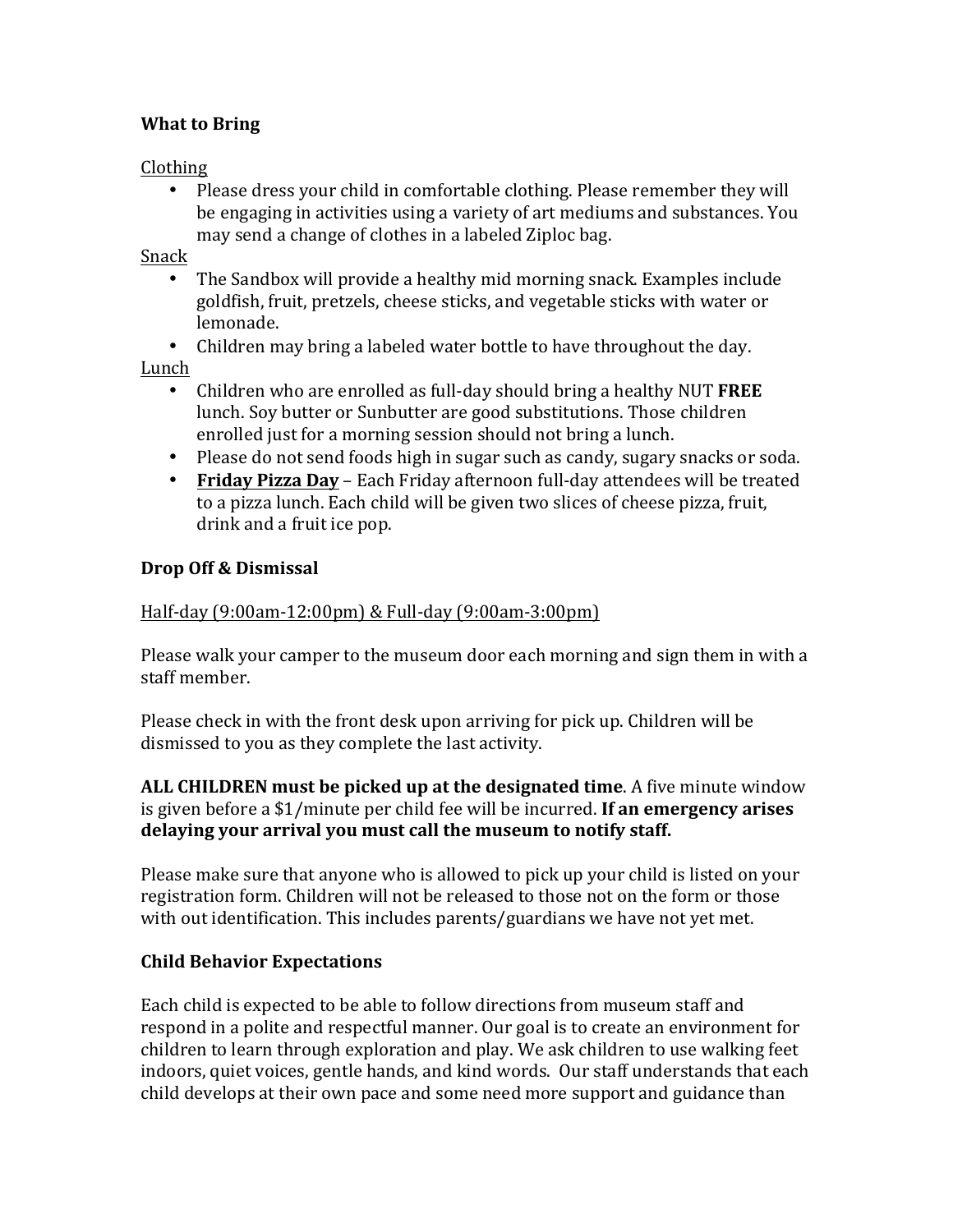others in accomplishing these goals. Staff will use positive reinforcement and natural consequences when asking children to comply with the rules.

# **Acceptable Behavior Policy**

In order to ensure a safe and fun environment for all children enrolled, each child is expected to behave in an acceptable manner and use appropriate language at all times, as well as respond to requests from Museum staff. It is important to remember that there are **no refunds** given if a child is asked to leave camp due to unacceptable behavior.

# **HEALTH AND WELLNESS**

- 1. Families are expected to complete a daily health assessment each morning.
- 2. Upon entering all children will use hand sanitizer and/or then wash with soap and water once they have entered.
- 3. Hands will be washed in-between activities, after using the restroom, before and after eating, after using a tissue or coughing.
- 4. Two groups of Multi-age groups may be created with a maximum of 10 children per group.
- 5. Exhibits and small pieces associated with the exhibits are cleaned during lunch, and are deep cleaned at the end of the day.
- 6. Bathrooms are cleaned throughout the day on a schedule.
- 7. Children are not required to wear masks but may choose to and will be supprted in this choice.

\*All cleaning supplies used, cleaning schedule, and wellness procedures are based on best practices suggested by CDC Guidelines for schools and museums.

Children who have had a contagious illness or symptoms of a contagious illness, which includes but is not limited to fever, diarrhea, rash, vomiting, excessive coughing or sneezing or diagnosed illness in the past 24 hours may not attend. Children must be symptom free for 24hrs without the assistance of medication to attend camp.

Should a child exhibit any symptoms of contagious illness while in attendance, will be isolated and museum staff will contact the parent/guardian to pick up the child. There are no refunds for children who must leave due to illness.

# **All families are asked to complete the child self-health screening on a daily basis.**

# **Screening procedures**:

1. Temperature checked. Temperature must be below 100.4 to attend.

2. Chilldren will be screened for the following symptoms; repeated couching, fever, excess sneezing, running nose, rash, or other symptoms associated with COVID19. Any of the following with or without fever:

- Shortness of breath or difficulty breathing
- Loss of taste or smell
- New or worsening cough